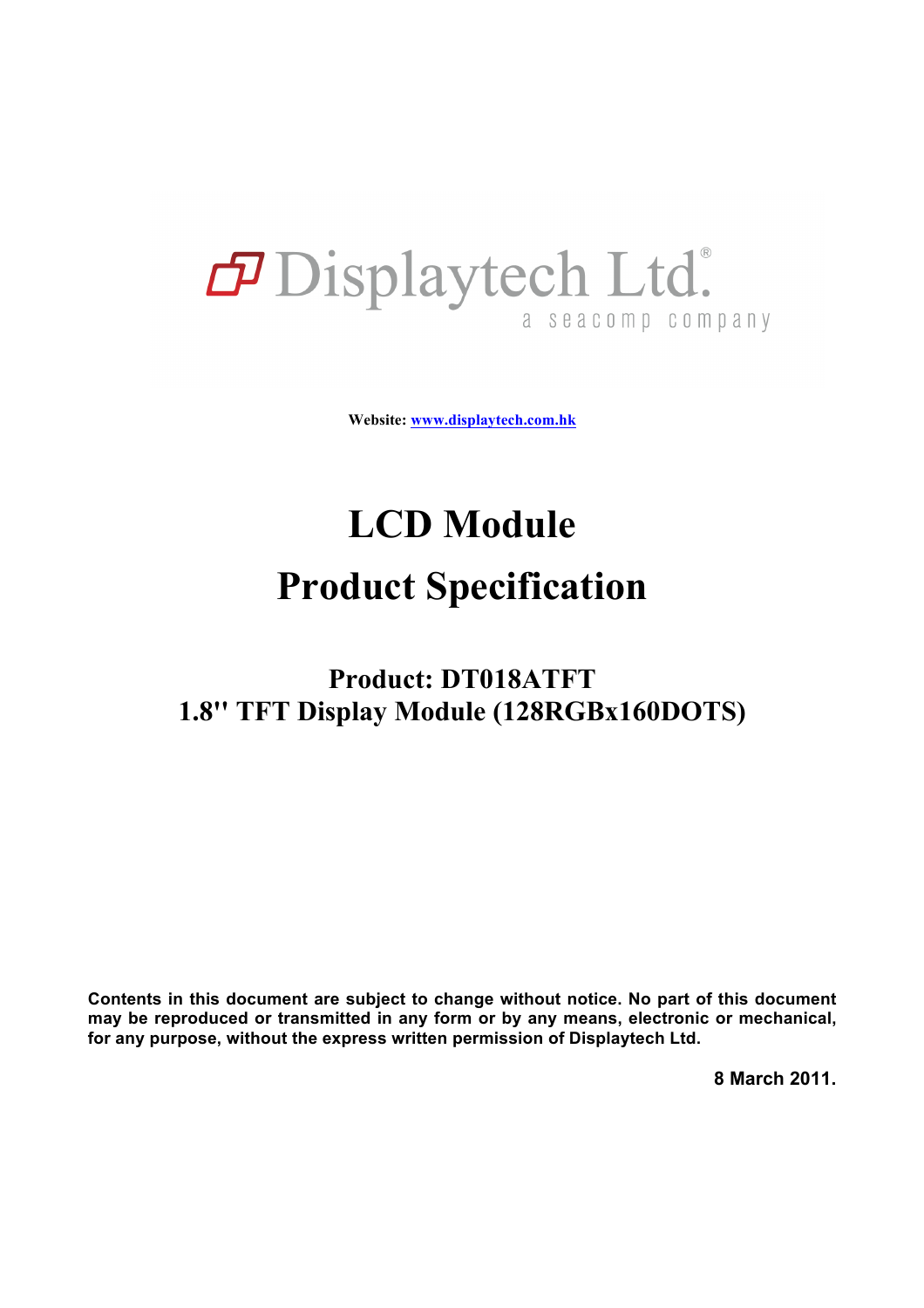# **1. REVISION RECORD**

| <b>VERSION</b> | <b>CHANGES</b>   | <b>DATE</b>  |
|----------------|------------------|--------------|
| 1.0            | Initial revision | 8 March 2011 |
|                |                  |              |
|                |                  |              |
|                |                  |              |
|                |                  |              |
|                |                  |              |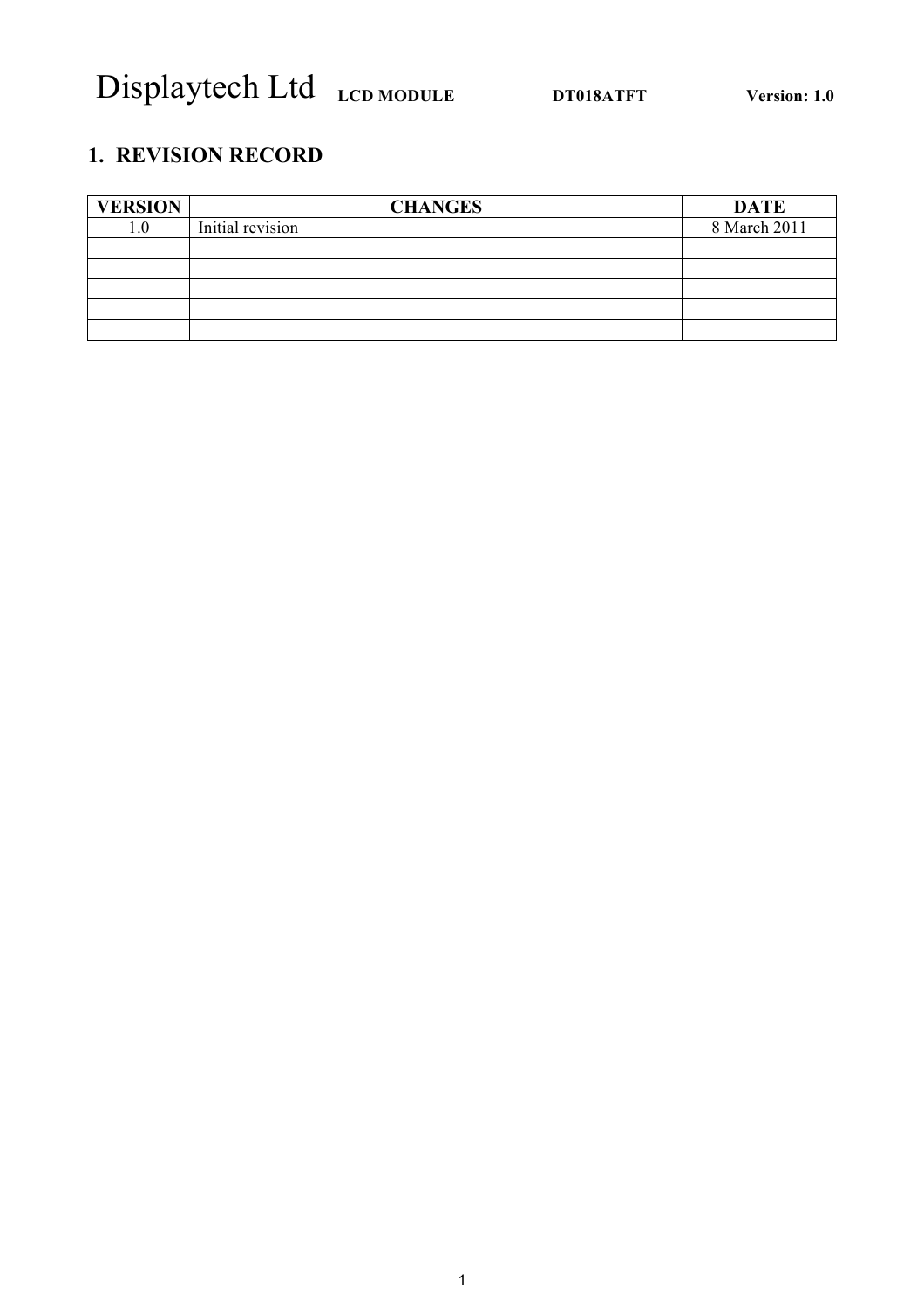Displaytech Ltd LCD MODULE DT018ATFT

# **Table of Content**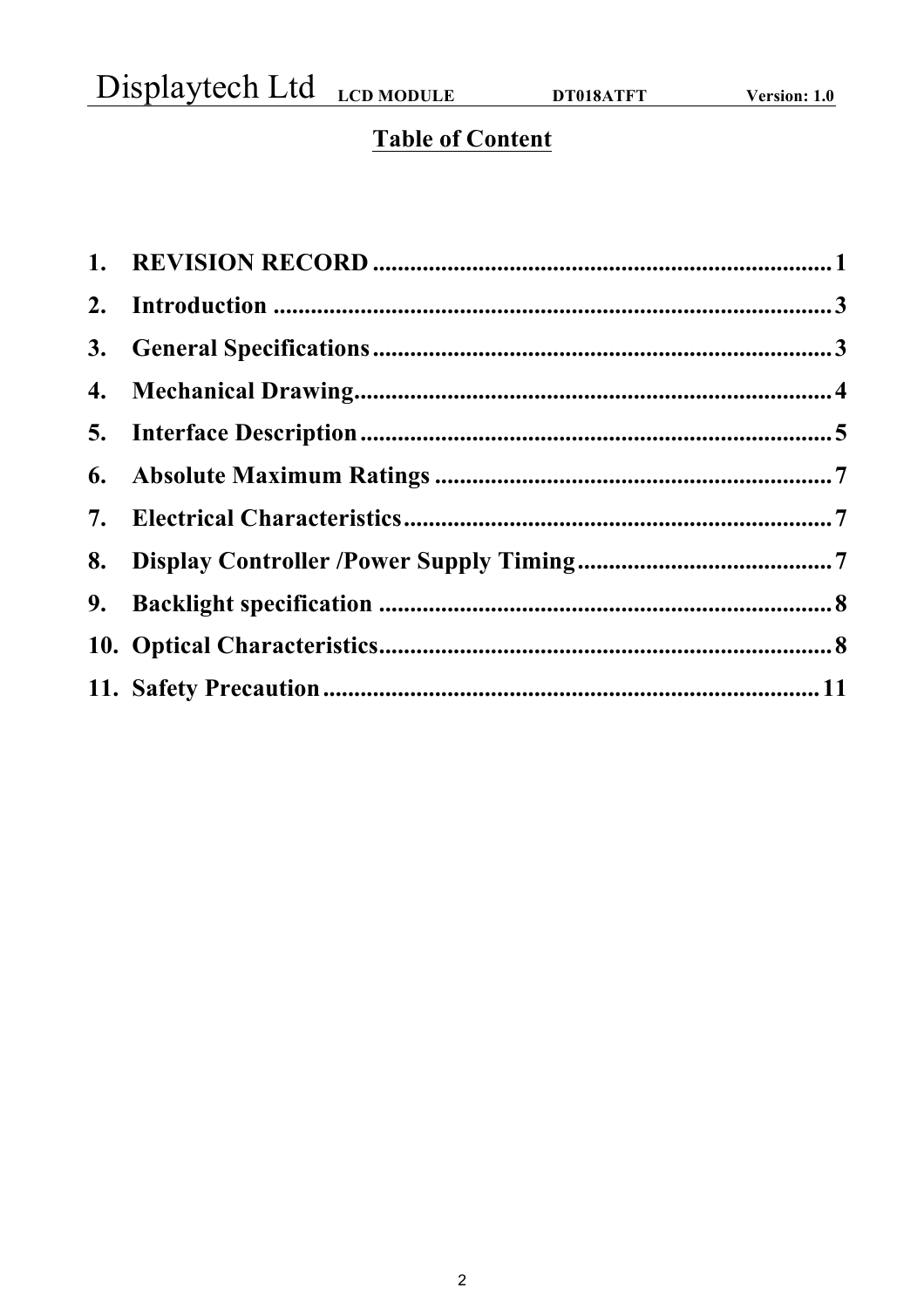## **2. Introduction**

*DT018ATFT* is a display module that contains a TFT display with a 160  $*$  128 RGB resolution. The driver used for this project is the Ilitek **ILI9163C or compatible** and can display 262K colors. The driver is mounted on the glass and the interconnection via FPC including components to drive the display module.

### **3. General Specifications**

| <b>Item</b>                             | Specification           | Unit            |
|-----------------------------------------|-------------------------|-----------------|
| LCD mode                                | Transmissive            |                 |
| Resolution                              | 128(RGB)                | Line            |
|                                         | 160                     | Line            |
| Diagonal Size                           | 1.8                     | Inch            |
|                                         | 34.00                   | mm              |
| Overall Size                            | 46.70                   | mm              |
|                                         | 28.03                   | mm              |
| Active area                             | 35.04                   | mm              |
| <b>Optimum Viewing Direction</b>        | 6 o'clock               |                 |
| Driver IC                               | ILI9163C                |                 |
| Interface type                          | MCU parallel / $RGB(1)$ |                 |
| Colours                                 | 262K                    |                 |
| Operation temperature range (DT018ATFT) | $-20 - 70$              | $\rm ^{\circ}C$ |
| Storage temperature range (DT018ATFT)   | $-30 - 80$              | $\rm ^{\circ}C$ |

#### **Remarks:**

- (1) Serial interface is available, but not recommendable, as the speed of it is very slow.
- (2) Recommended mating connector: Hirose FH19SC-45S-0.5SH, FH12S-45S-0.5SH; or

Molex 0512964593, 0512964594; or equivalent

- (3) Color tune may be changed slightly by temperature and driving voltage.
- (4) RoHS compliant.

#### **Component Life Cycle**

- 1) Storage Life: min. 1 Year
- 2) Operation Life  $(*1)$ : min. 43 x  $10<sup>3</sup>$  h (24hr/day x 7days/week x 52weeks/year x 5years) (Not include backlight)
- 3) Storage and Operation Life Times are defined for a temperature of +25°C

#### **Notes:**

- \*1. Operation life ends when one of the listed faults occurs:
	- The on/off response-times reach 1.5 times of the max. value specified for a new display
	- $\bullet$  The contrast is reduced to 0.5 of the original contrast value
	- $\bullet$  Loss of function
	- The number of cosmetic defects exceeds the maximum defined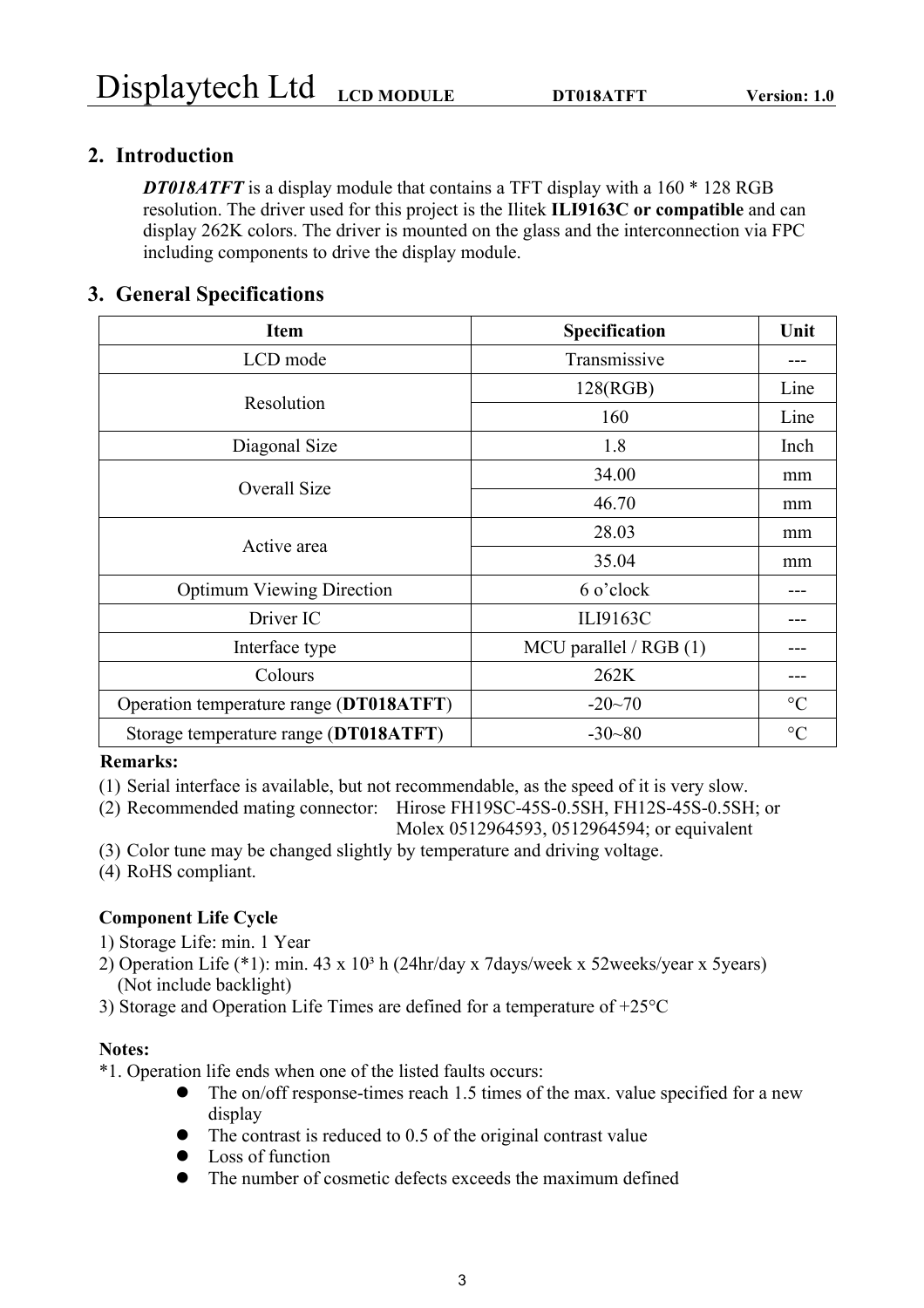# **4. Mechanical Drawing**

# • **DT018ATFT**

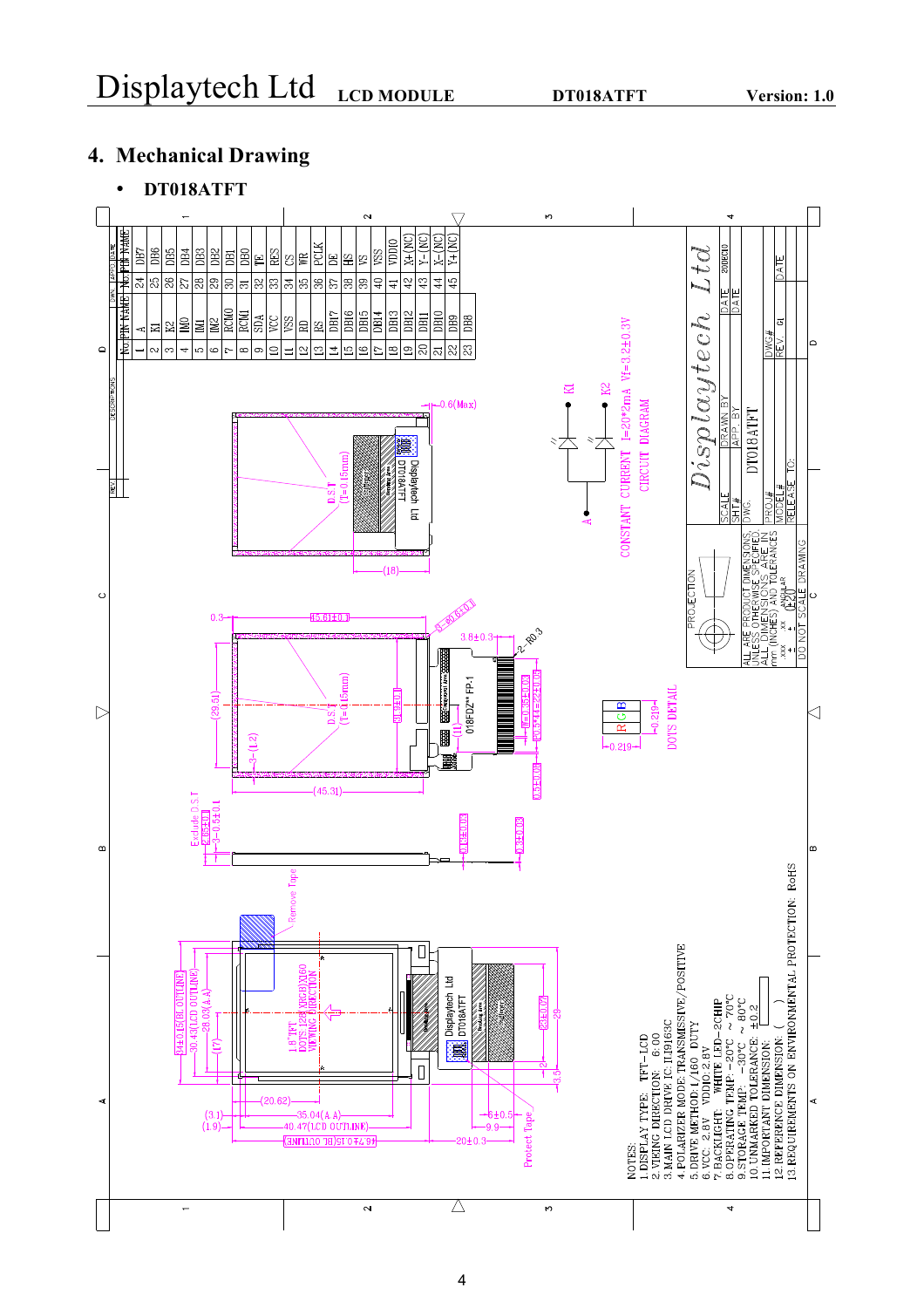# **5. Interface Description**

| Pin no         | <b>Symbol</b>     | I/O                  | <b>Description</b>                                                                |                                                        |                  |  |                                                                                      |  |  |
|----------------|-------------------|----------------------|-----------------------------------------------------------------------------------|--------------------------------------------------------|------------------|--|--------------------------------------------------------------------------------------|--|--|
|                | <b>LEDA</b>       | $---$                |                                                                                   | Backlight anode.                                       |                  |  |                                                                                      |  |  |
| $\overline{c}$ | LED <sub>K1</sub> | ---                  | Backlight cathode K1                                                              |                                                        |                  |  |                                                                                      |  |  |
| 3              | LED <sub>K2</sub> | $\sim$ $\sim$ $\sim$ | Backlight cathode K2                                                              |                                                        |                  |  |                                                                                      |  |  |
|                |                   |                      | MCU parallel interface type selection                                             |                                                        |                  |  |                                                                                      |  |  |
|                |                   |                      |                                                                                   |                                                        |                  |  |                                                                                      |  |  |
| $\overline{4}$ | IM <sub>0</sub>   |                      |                                                                                   | IM <sub>1</sub>                                        | IM <sub>0</sub>  |  | <b>Parallel interface</b>                                                            |  |  |
|                |                   |                      |                                                                                   | 0                                                      | 0                |  | MCU 8-bit Parallel                                                                   |  |  |
|                |                   | I                    |                                                                                   | 0                                                      | 1                |  | MCU 16-bit Parallel                                                                  |  |  |
|                |                   |                      |                                                                                   | 1                                                      | 0                |  | MCU 9-bit Parallel                                                                   |  |  |
| 5              | IM <sub>1</sub>   |                      |                                                                                   | 1                                                      | 1                |  | MCU 18-bit Parallel                                                                  |  |  |
|                |                   |                      |                                                                                   |                                                        |                  |  |                                                                                      |  |  |
|                |                   |                      |                                                                                   |                                                        |                  |  | MCU Parallel interface bus and Serial interface select                               |  |  |
| 6              | IM2               | $\bf{I}$             | - IM2 = '1'; Parallel Interface                                                   |                                                        |                  |  |                                                                                      |  |  |
|                |                   |                      | - IM2 = '0'; Serial Interface<br>RGB and MCU interface mode selection pin         |                                                        |                  |  |                                                                                      |  |  |
| 7              | RCM <sub>0</sub>  | $\bf{I}$             |                                                                                   |                                                        |                  |  |                                                                                      |  |  |
|                |                   |                      |                                                                                   | RCM <sub>1</sub>                                       | RCM <sub>0</sub> |  | <b>Resolution selection</b>                                                          |  |  |
|                |                   |                      |                                                                                   | 0                                                      | Χ                |  | MCU interface mode                                                                   |  |  |
| 8              | RCM1              | $\mathbf I$          |                                                                                   | 1                                                      | 0                |  | RGB interface(1)                                                                     |  |  |
|                |                   |                      |                                                                                   | 1                                                      | 1                |  | RGB interface(2)                                                                     |  |  |
|                |                   |                      |                                                                                   |                                                        |                  |  | When RCM1, RCM0='1X'(RGB I/F), serial input/output signal in serial I/F mode.        |  |  |
|                |                   |                      | The data is input on the rising edge of the SCL signal. The data is output on the |                                                        |                  |  |                                                                                      |  |  |
| 9              | <b>SDA</b>        | $\mathbf I$          | falling edge of the SCL signal.                                                   |                                                        |                  |  |                                                                                      |  |  |
|                |                   |                      |                                                                                   |                                                        |                  |  | When RCM1, RCM0='0X'(MCU I/F), this pin is not used, and fix at VDDI or              |  |  |
|                |                   |                      | GND level.                                                                        |                                                        |                  |  |                                                                                      |  |  |
| 10             | <b>VCC</b>        |                      |                                                                                   | If not used, please fix this pin at VDDI or GND level. |                  |  |                                                                                      |  |  |
| 11             | GND / VSS         | $-$<br>$---$         |                                                                                   | Power supply 2.8V<br>Power ground 0V                   |                  |  |                                                                                      |  |  |
|                |                   |                      |                                                                                   |                                                        |                  |  | Read enable in 8080-parallel interface and Read/Write operation enable pin in        |  |  |
|                |                   |                      | 6800-parallel interface.                                                          |                                                        |                  |  |                                                                                      |  |  |
| 12             | RD                | I                    |                                                                                   |                                                        |                  |  | In 8080-parallel interface, if not used, please connect this pin to VDDI.            |  |  |
|                |                   |                      |                                                                                   |                                                        |                  |  | In 6800-parallel interface, if not used, please connect this pin to VDDI or GND.     |  |  |
|                |                   |                      |                                                                                   |                                                        |                  |  | Display data / Command selection pin in parallel and SCL in 3-pin SPI interface.     |  |  |
| 13             | <b>RS</b>         |                      | RS='1': Display data.                                                             |                                                        |                  |  |                                                                                      |  |  |
|                |                   | $\bf{I}$             | RS='0': Command data.                                                             |                                                        |                  |  |                                                                                      |  |  |
|                |                   |                      | If not used, please connect this pin to GND.                                      |                                                        |                  |  |                                                                                      |  |  |
|                |                   |                      |                                                                                   |                                                        |                  |  | When-RCM='0' (MCU I/F), D[17:0] are used to MCU parallel interface data bus,         |  |  |
| $14 - 31$      | DB17~DB0          | I/O                  |                                                                                   |                                                        |                  |  | and D0 is also the serial input/ output signal in SPI interface mode.                |  |  |
|                |                   |                      |                                                                                   |                                                        |                  |  | In serial interface, $D[17:1]$ are not used and should be connected to ground.       |  |  |
| 32             | TE                | $\mathcal{O}$        |                                                                                   |                                                        |                  |  | Tearing effect output pin to synchronies MCU to frame writing, activated by S/W      |  |  |
|                |                   |                      | command. When this pin is not activated, this pin is low.                         |                                                        |                  |  |                                                                                      |  |  |
|                |                   |                      | If not used, please open this pin.<br>Chip reset pin ("Low Active").              |                                                        |                  |  |                                                                                      |  |  |
| 33             | <b>RES</b>        | $\mathbf I$          |                                                                                   |                                                        |                  |  | This signal low will reset the device and must be applied to properly initialize the |  |  |
|                |                   |                      | chip.                                                                             |                                                        |                  |  |                                                                                      |  |  |
|                |                   |                      | Chip select input pin ("Low" enable).                                             |                                                        |                  |  |                                                                                      |  |  |
| 34             | CS                | $\mathbf I$          |                                                                                   |                                                        |                  |  | This pin can be permanently fixed "Low" in MCU interface mode only.                  |  |  |
|                |                   |                      | Write enable in parallel interface.                                               |                                                        |                  |  |                                                                                      |  |  |
|                |                   |                      |                                                                                   | <b>WR: for 8080 MCU</b>                                |                  |  |                                                                                      |  |  |
| 35             | <b>WR</b>         | $\bf I$              | R/WX: for 6800 MCU                                                                |                                                        |                  |  |                                                                                      |  |  |
|                |                   |                      |                                                                                   | RS: for 4-wire SPI                                     |                  |  |                                                                                      |  |  |
|                |                   |                      |                                                                                   |                                                        |                  |  | If not used, please connect this pin to VDDI or GND.                                 |  |  |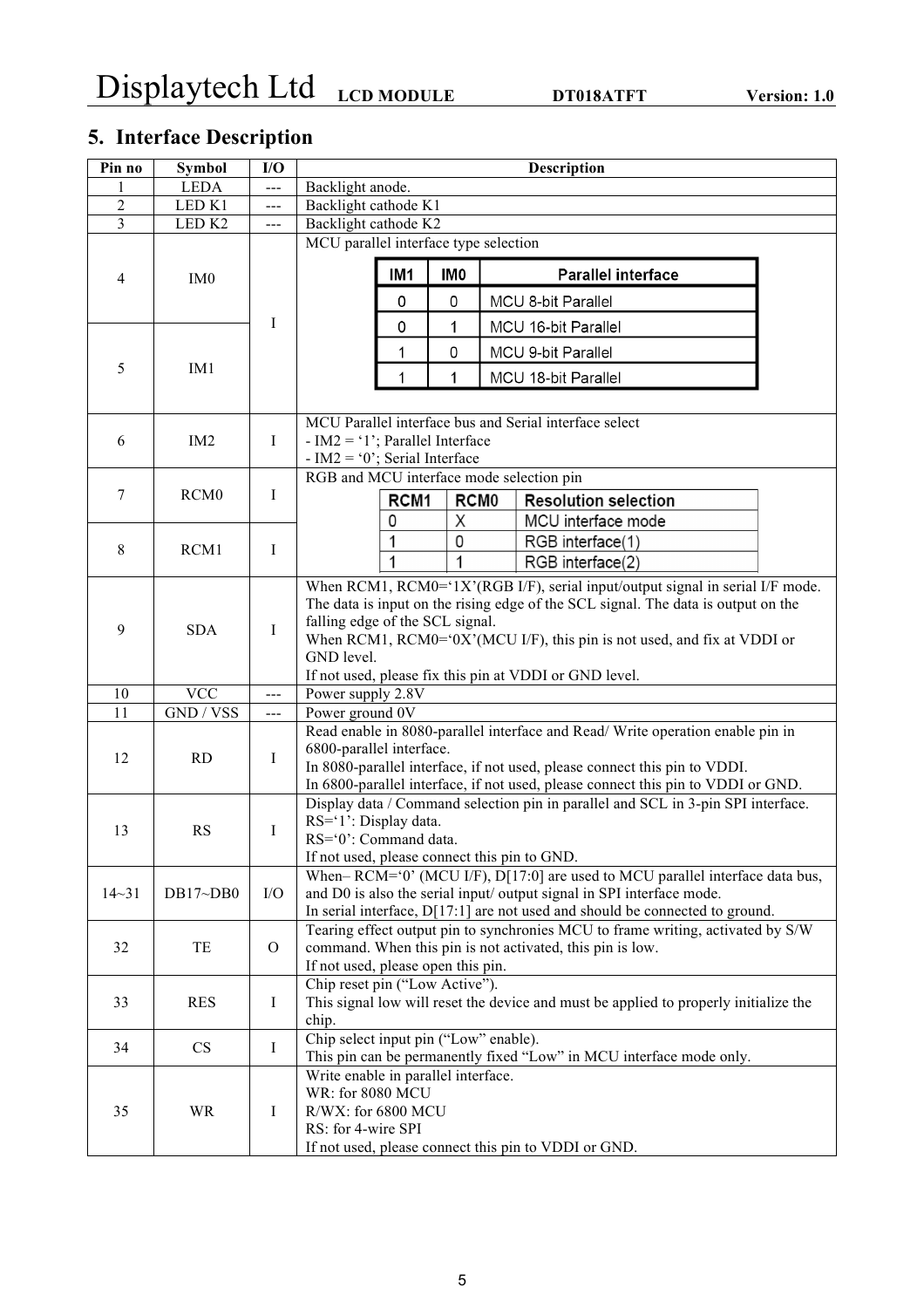# Displaytech Ltd **LCD MODULE DT018ATFT Version: 1.0**

| Pin no            | <b>Symbol</b> | I/O           | <b>Description</b>                                   |
|-------------------|---------------|---------------|------------------------------------------------------|
| <b>PCLK</b><br>36 |               | I             | Pixel clock signal in RGB I/F mode.                  |
|                   |               |               | -If it's not used, please fix this pin at GND level. |
| 37                | DE            |               | Data enable signal in RGB I/F mode.                  |
|                   |               |               | -If it's not used, please fix this pin at GND level. |
| 38                | <b>HS</b>     |               | Horizontal sync. signal in RGB I/F mode.             |
|                   |               |               | -If it's not used, please fix this pin at GND level. |
| 39                |               | VS.           | Vertical sync. signal in RGB I/F mode.               |
|                   |               |               | -If it's not used, please fix this pin at GND level. |
| 40                | GND / VSS     | $---$         | Power ground 0V                                      |
| 41                | <b>VDDIO</b>  | $---$         | Logic power supply 2.8V                              |
| 42                | $NC(X+)$      | $\frac{1}{2}$ | No connection $(X + of$ touch screen)                |
| 43                | $NC(Y-)$      | $---$         | No connection (Y- of touch screen)                   |
| 44                | $NC(X-)$      | $---$         | No connection $(X - of touch screen)$                |
| 45                | $NC(Y+)$      |               | No connection $(Y+$ of touch screen)                 |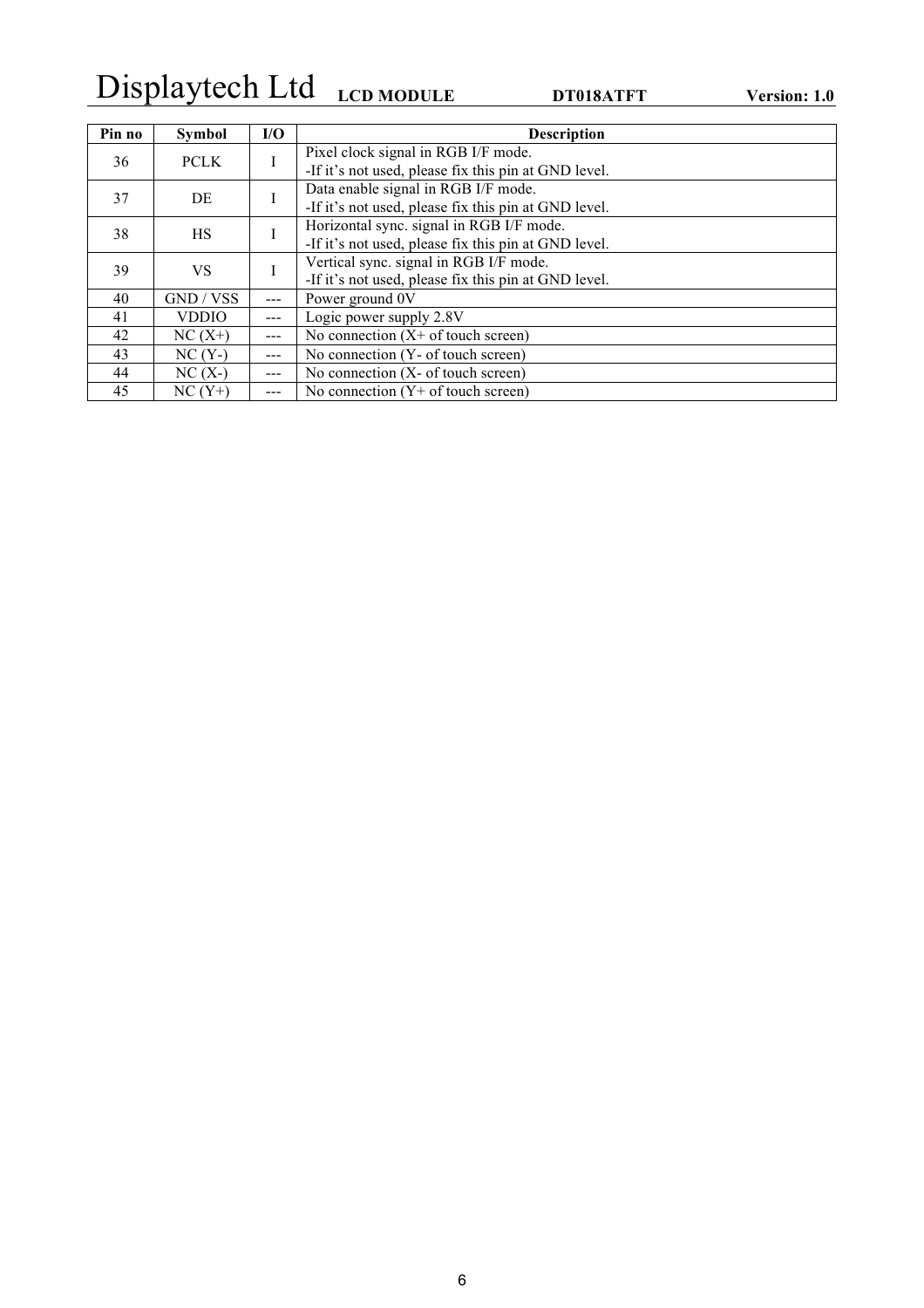## **6. Absolute Maximum Ratings**

|                                      |               |        |        | $(Ta=25^{\circ}C)$ |
|--------------------------------------|---------------|--------|--------|--------------------|
| <b>Item</b>                          | <b>Symbol</b> | Min.   | Max.   | Unit               |
| Power supply voltage                 | <b>VCC</b>    | $-0.3$ | $+4.6$ |                    |
| Logic signal input/output<br>voltage | Vcc           | $-0.3$ | $+4.6$ |                    |
| <b>Operating Temperature</b>         | <b>TOP</b>    | $-20$  | $+70$  | $\rm ^{\circ}C$    |
| <b>Storage Temperature</b>           | <b>TST</b>    | $-30$  | $+80$  | $\rm ^{\circ}C$    |

Note:

- When temperature is below  $0^{\circ}$ C, the response time of liquid crystal (LC) will be slower and the color of panel will be darker.
- If module driving condition exceeds the absolute maximum ratings, permanent damaged may be resulted. If module is driven within the absolute maximum ratings but exceeded the DC characteristics, mal-function may be resulted.
- VDD/VCC > VSS

## **7. Electrical Characteristics**

DC Characteristics

|                    |               |              |         |      | $(Vss=0V, Ta=25°C)$ |      |
|--------------------|---------------|--------------|---------|------|---------------------|------|
| <b>Item</b>        | <b>Symbol</b> | Condition    | Min.    | Typ. | Max.                | Unit |
| Power supply       | VCC / VDD     |              | 2.5     | 2.8  | 3.3                 | V    |
| Input voltage "H"  | VIH           |              | 0.7 VCC |      | <b>VCC</b>          | V    |
| Input voltage "L"  | VIL           |              | VSS     |      | 0.3 VCC             | V    |
| Output voltage "H" | VOH           | $IOL=-1.0mA$ | 0.8 VCC |      | <b>VCC</b>          | V    |
| Output voltage "L" | VOL           | $IOL=1.0mA$  | VSS     |      | 0.2 VCC             | V    |

## **8. Display Controller /Power Supply Timing**

See Display Controller Specification: **Ilitek ILI9163C**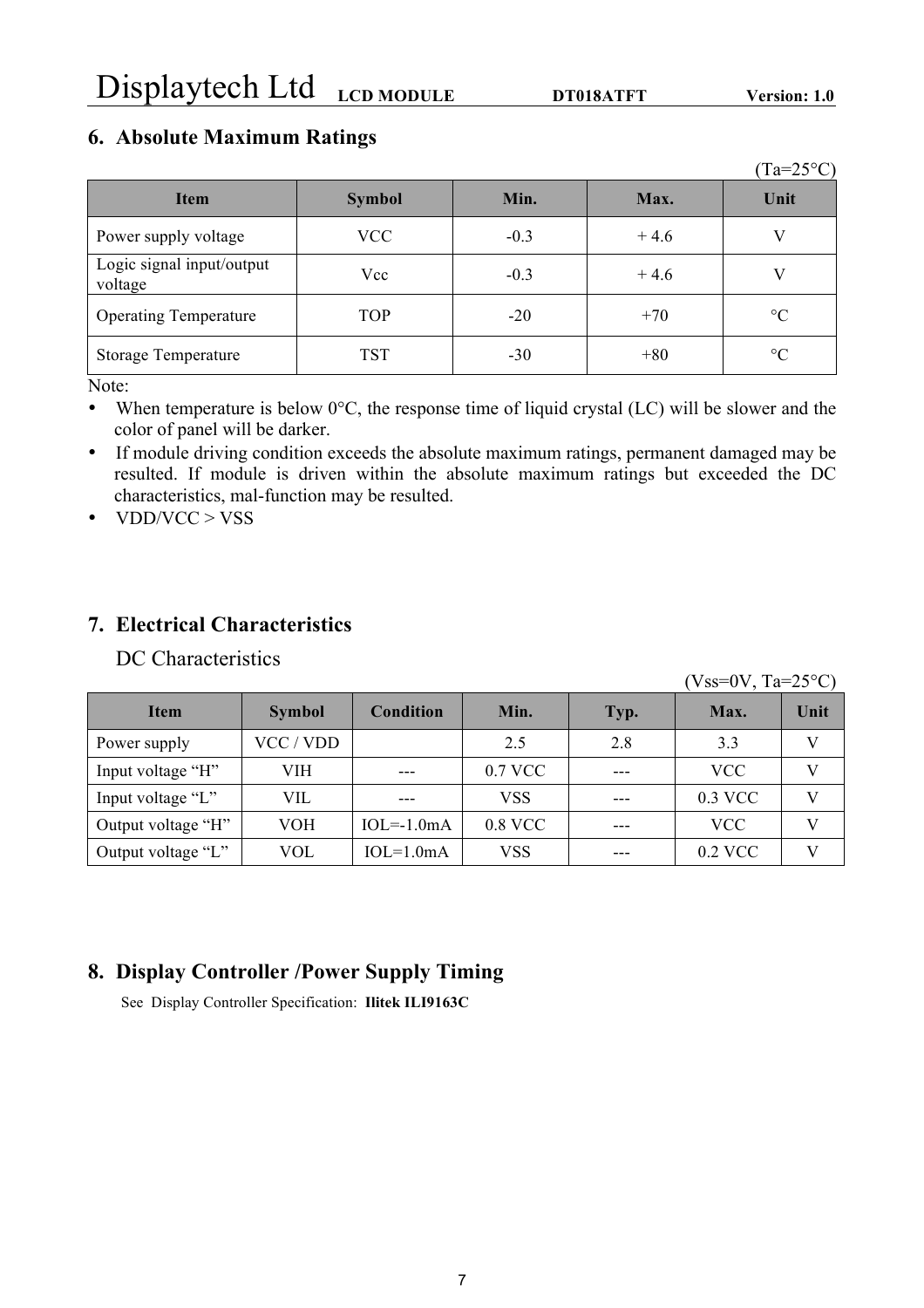# **9. Backlight specification**

|                        |               |                     |       |       |            |               | $(Vcc=3.0V, Vss=0V, Ta=25°C)$ |
|------------------------|---------------|---------------------|-------|-------|------------|---------------|-------------------------------|
| <b>Item</b>            | <b>Symbol</b> | <b>Condition</b>    | Min   | Typ   | <b>Max</b> | Unit          | <b>Note</b>                   |
| <b>Supply voltage</b>  | Vf            | If= $20mA \times 2$ | 2.9   | $---$ | 3.5        |               |                               |
| <b>Forward current</b> | If            |                     |       | 40    | $---$      | mA            |                               |
| Uniformity             | $\Delta$ Bp   |                     | 80    | $---$ | ---        | $\frac{0}{0}$ |                               |
| Color coordination     |               | $If=30mA$           | 0.260 |       | 0.305      |               |                               |
|                        | <b>T</b>      |                     | 0.265 | $---$ | 0.305      | ---           |                               |

LED circuit diagram:



Constant current If=20x2mA; Vf=3.2±0.3V(typ)

Note:

- 1) The LED's driver mode needs to be constant current mode.
- 2) Permanent damage to the device may occur if maximum values are exceeded. Functional operation should be restricted to the conditions described under normal operating conditions.

## **10.Optical Characteristics**

| $(Vcc=2.8V, Vss=0V, Ta=25°C)$ |             |                    |                      |        |               |            |                   |                |
|-------------------------------|-------------|--------------------|----------------------|--------|---------------|------------|-------------------|----------------|
| <b>Item</b>                   |             | <b>Symbol</b>      | <b>Condition</b>     | Min    | <b>Typ</b>    | <b>Max</b> | Unit              | <b>Note</b>    |
| <b>Brightness</b>             |             | Bp                 | $\theta = 0^{\circ}$ | 250    | 280           | ---        | cd/m <sup>2</sup> | 1              |
| <b>Uniformity</b>             |             | $\Delta$ Bp        | $\Phi = 0^{\circ}$   | 80     | $---$         | ---        | $\frac{0}{0}$     | 1, 2           |
|                               |             | $\theta$ 1         |                      |        |               |            |                   |                |
|                               |             | $(\Phi = 90^\circ$ |                      |        | $-65 \sim 65$ |            |                   |                |
|                               |             | or $270^{\circ}$ ) |                      |        |               |            |                   |                |
| <b>Viewing Angle</b>          |             | $\theta$ 2         | $Cr \ge 10$          |        |               |            | deg               | 3              |
|                               |             | $(\Phi=0^{\circ})$ |                      |        | $-50 \sim 40$ |            |                   |                |
|                               |             | or                 |                      |        |               |            |                   |                |
|                               |             | $180^{\circ}$ )    |                      |        |               |            |                   |                |
| Contrast ratio                |             | Cr                 | $heta = 0$ °         | ---    | 350           | ---        | ---               | $\overline{4}$ |
| <b>Response Time</b>          |             | <b>Tr</b>          | $\Phi = 0^{\circ}$   |        | 30            |            | ms                | 5              |
|                               |             | <b>Tf</b>          |                      |        |               |            |                   |                |
|                               | White       | X                  |                      | 0.2451 | 0.2951        | 0.3451     |                   |                |
|                               |             | y                  |                      | 0.2664 | 0.3164        | 0.3664     |                   |                |
|                               | Red         | X                  |                      | 0.5333 | 0.5833        | 0.6333     |                   |                |
|                               |             | y                  | $heta = 0$ °         | 0.2804 | 0.3304        | 0.3804     |                   |                |
| $CIE(x,y)$<br>Chromaticity    | Green       | X                  | $\Phi = 0^{\circ}$   | 0.2913 | 0.3413        | 0.3913     |                   | 1, 6           |
|                               |             | V                  |                      | 0.5314 | 0.5814        | 0.6314     |                   |                |
|                               | <b>Blue</b> | X                  |                      | 0.1036 | 0.1536        | 0.2036     |                   |                |
|                               |             | y                  |                      | 0.0465 | 0.0965        | 0.1465     |                   |                |
| <b>NTSC Ratio</b>             |             | S                  |                      | ---    | 51            | ---        | $\frac{0}{0}$     |                |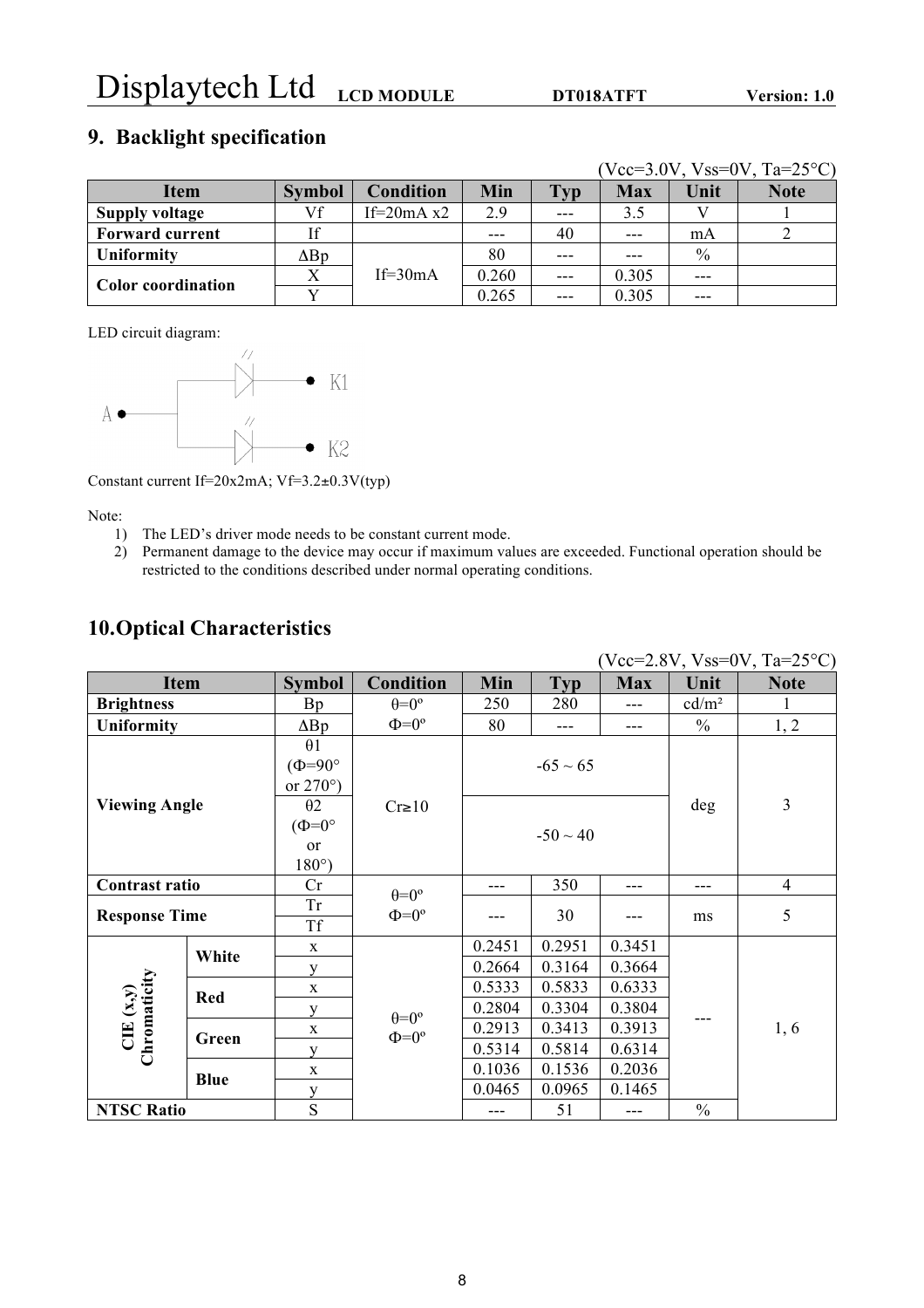# $\stackrel{\scriptscriptstyle\rm W/6}{\rm Display}$ tech Ltd <sub>LCD MODULE</sub> dt DT018ATFT version: 1.0

 $\overline{\mathcal{L}}$ 

 $\mathbb{S}^2$ 

 $\mathbf{L}$ 3

Note 1: The data are measured after LEDs are turned on for 5 minutes. LCM displays full white. The brightness is the average value of 9 measured spots. Measurement equipment PR-705 (Φ8mm)

Measuring condition:

- Measuring surroundings: Dark room.
- Measuring temperature: Ta=25°C.
- Adjust operating voltage to get optimum contrast at the center of the display.

Measured value at the center point of LCD panel after more than 5 minutes while backlight turning on.



Note 2: The luminance uniformity is calculated by using following formula.  $\Delta$ Bp = Bp (Min.) / Bp (Max.)×100 (%) Bp  $(Max.) = Maximum brightness in 9 measured spots$ Bp (Min.) = Minimum brightness in 9 measured spots.



Measurement equipment PR-705 (Φ8mm)

Note 3: The definition of viewing angle: Refer to the graph below marked by  $\theta$  and  $\Phi$ 



9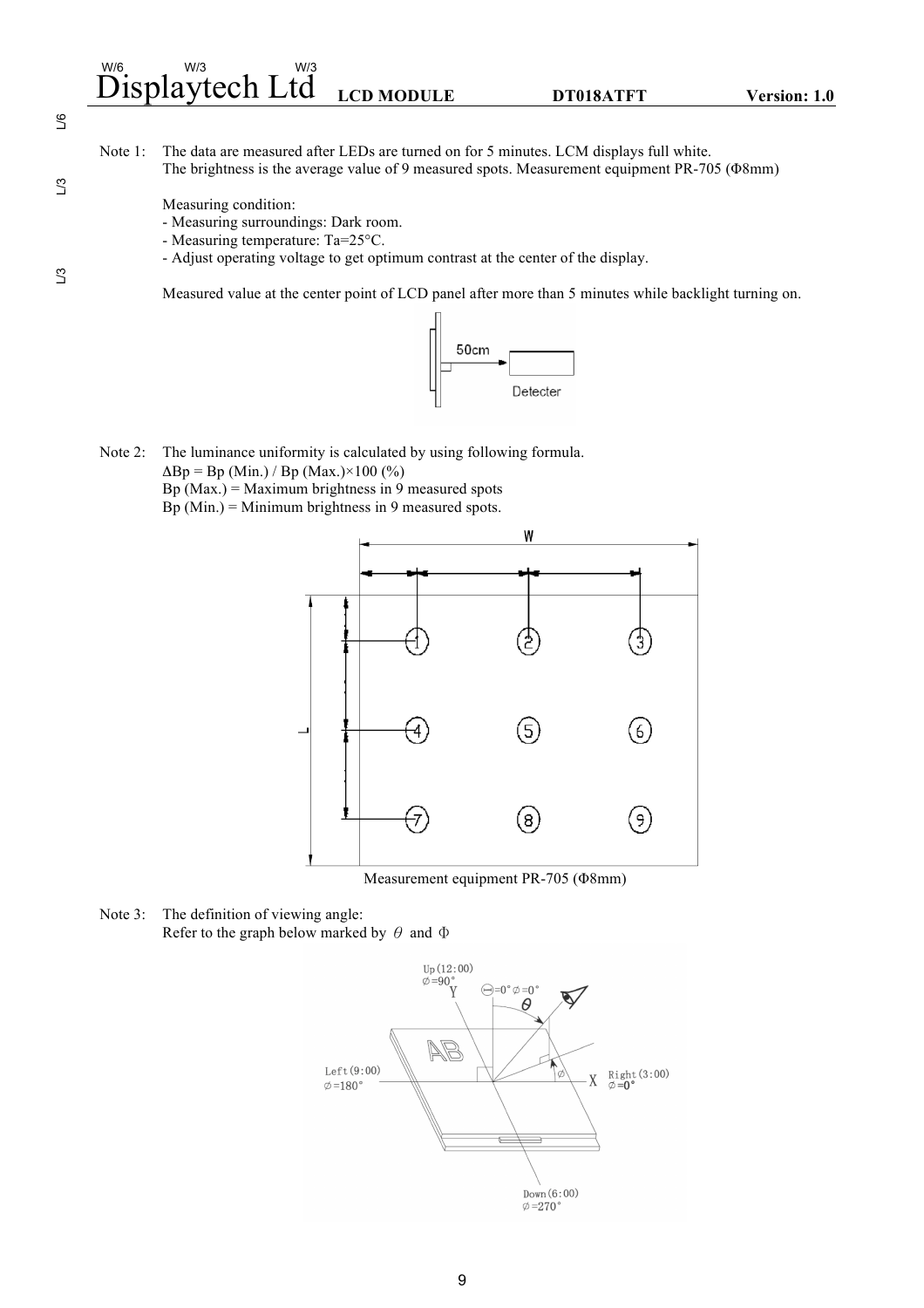# Displaytech Ltd **LCD MODULE DT018ATFT Version: 1.0**

Note 4: The definition of contrast ratio (Test LCM using PR-705):

Contrast Ratio  $(CR) = \frac{\text{Luminance When LCD is at "White" state}}{\text{LCD is at "Nhet" state}}$ 

Luminance When LCD is at "Black" state

(Contrast Ratio is measured in optimum common electrode voltage)

Note 5: Definition of Response time. (Test LCD using DMS501):

The output signals of photo detector are measured when the input signals are changed from "black" to "white" (falling time) and from "white" to "black" (rising time), respectively. The response time is defined as the time interval between the 10% and 90% of amplitudes. Refer to figure as below.



The definition of response time

Note 6: Definition of Color of CIE Coordinate and NTSC Ratio.